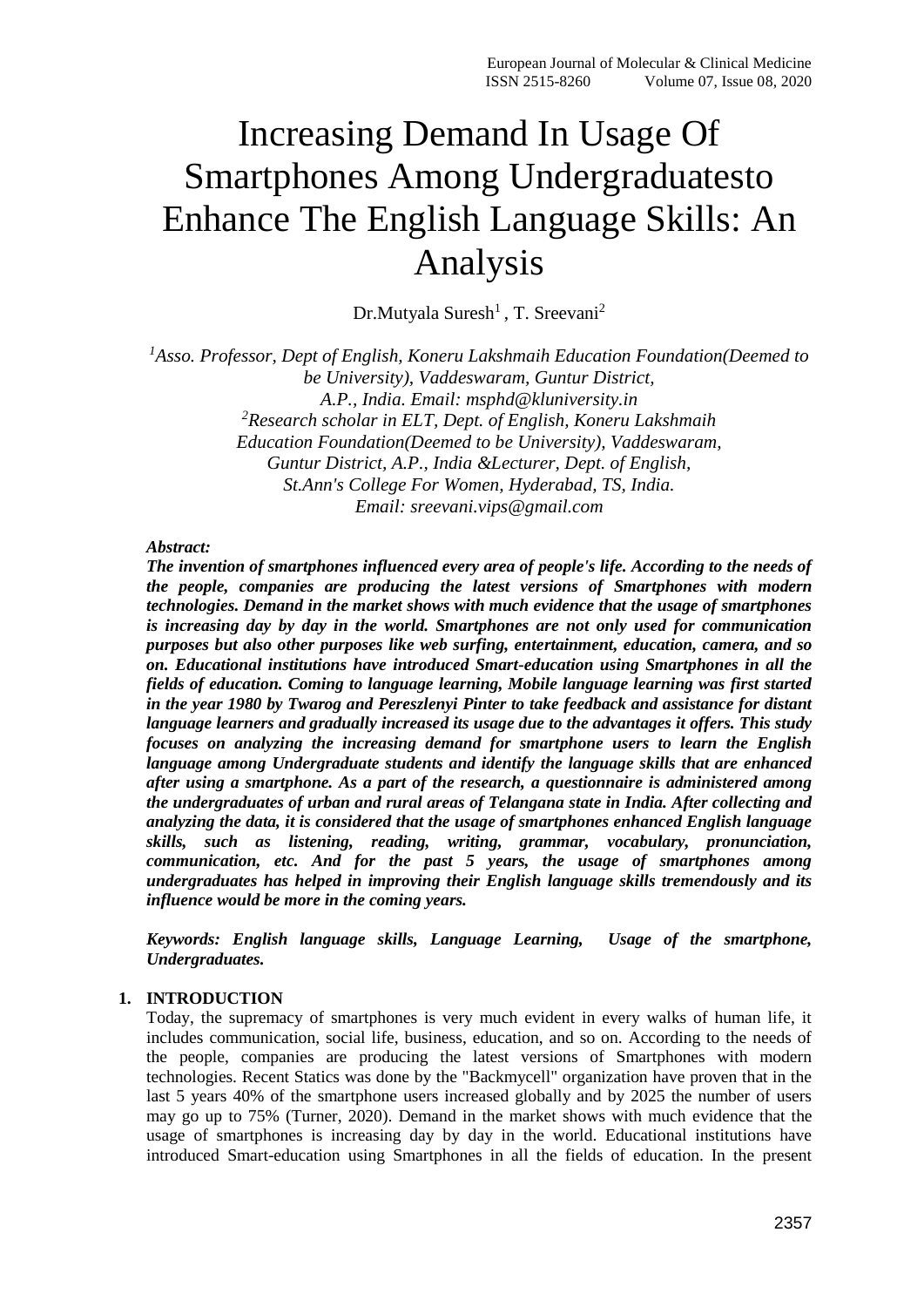scenario, It is significantly proven that the development of the Smart-education impacting globally in the entire field of education (Zane L. Berge, Lin Y. Muilenburg, 2014)

Smartphones are used to enhance language learning for many decades. Mobile language learning was first started in the year 1980 by Twarog and Pereszlenyi Pinter to take feedback and assistance for distant language learners and gradually increased its usage due to the advantages it offers (Green, Collier, & Evans, 2001). The impact of smartphones in English language learning has been proven in several research studies due to its abundant advantages. Thus, "Mobileassisted Language Learning (MALL) was introduced in the English language teaching-learning process" (Hashim, Yunus, Embi, & Ozir, 2017). Anil (2018) mentioned that "using technology in the classroom may create a real world that will develop learners' real world skills".History has proven that from the past few decades learning English through smartphones is accelerating time to time.

Smartphones enable learners to practice languages anytime and everywhere. Accessibility to the internet is adding features to the learners in equipping language skills. Severely studies have approved that smartphones are a powerful tool to drill vocabulary and spellings. Pegrum M. (2014) study found that "This gives rise to repetitive drilling of vocabulary, spelling, grammar, and pronunciation, aiming at consolidation of foundational knowledge through flashcard exercises, quizzes, or simple games (p.89)". According to Aziz et al. (2018, p. 238) Students are not bored with learning new vocabulary. Smartphones facilitate personalized learning, students can listen to their preferable topics to improve listening skills and read online to develop reading comprehension. According to new research learners get motivated to study in formal settings as well as informal settings using Smartphones(Kacetl & Klímová, 2019, p. 179), This feches to learn languages more proficiently.

#### **Research questions**

Why is the demand for smartphone usage increasing day by day to learning the English language among Undergraduate students?

What are the language skills that are enhanced after using smartphones?

## **2. OBJECTIVE OF THE RESEARCH**

To understand the increasing demand in the usage of Smartphones to Enhance the English Language Skills among undergraduates.

To study the enhancement of undergraduates in English Language Skills after using Smartphones.

## **Hypothesis**

Increasing Demand in Usage of Smartphones among Undergraduates to Enhance the English Language Skills

## **Aim of research**

The research aims to study the increasing demand in the usage of Smartphones to Enhance the English Language Skills among Undergraduates of urban and rural areas of Telangana.

## **3. METHODOLOGY**

As part of the research, 149 undergraduate students from urban and rural areas of Telangana state in India were taken as the sample for the research. 118 urban students and 31 rural students. In order to administer questionnaires among students, A questionnaire was prepared using Likert scale related to the usages of the Smartphone to enhance English language skills. Responses were gathered and analyzed systematically.

#### **Findings**

Based on the findings of this research it is clear that the usage of smartphones to enhance English language skills is growing at an extremely rapid rate. From Table-1,The finding of the questionnaire shows that the number of students using smartphones increased every year from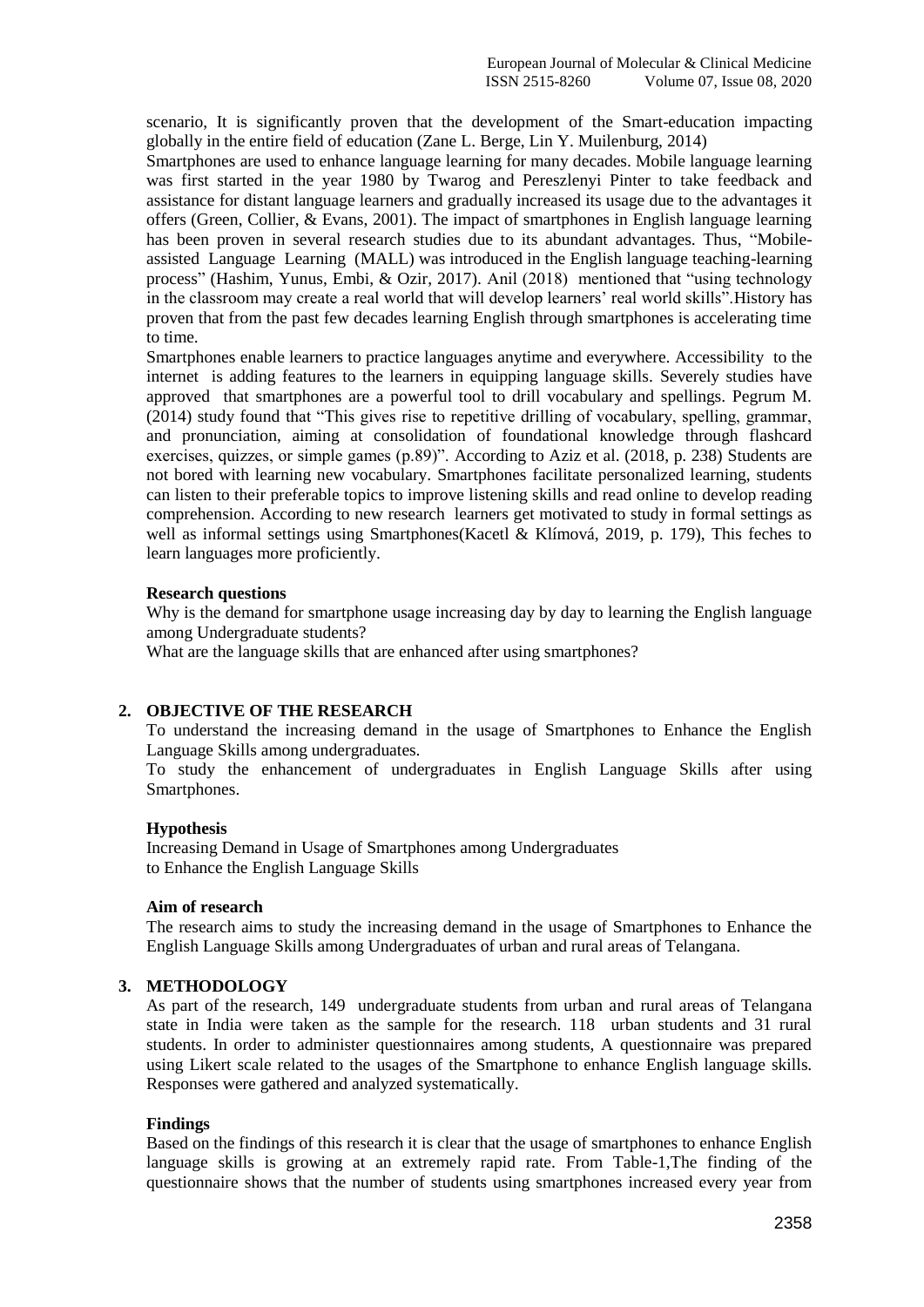2016 to 2020. In the year 2020, 61 participants out of 149 gave the highest rate of using smartphones to improve the English language. Whereas only 12 participants in the year 2016, 13 participants in the year 2017,12 participants in the year 2018, and 21 participants in the year 2019 rated highest.

Table-1



Findings of the questionnaire in Table-2 advocate that the more numbers of students use smartphones to develop English language skills in the coming 5 years. 66 participants out of 149 gave the highest rate, Which is calculated as 44% agreed that they use Smartphones to learn English language skills in the coming 5 years. Table-2

How likely are you to rate your usage of Smartphone to learn English language in coming 5 years?(0- lowest : 5- highest) 149 responses



Results of the research in Table-3 propose that Smartphone use is more adequate in equipping English language skills, such as vocabulary, reading, communication skills, writing skills, listening skills, pronunciation, and grammar. 64% of the students greatly agreed that they enhance their vocabulary by using smartphones, 68% of the students greatly agreed that they enhance their reading skills by using smartphones, 62% of the students greatly agreed that they enhance their communication skills by using smartphones, 53% of the students greatly agreed that they enhance their writing skills by using smartphones, 69% of the students greatly agreed that they enhance their listening skills by using smartphones, 61% of the students greatly agreed that they enhance their pronunciation by using smartphones, 62% of the students greatly agreed that they enhance their grammar by using smartphones. Look at table 3, for a detailed description.

Table-3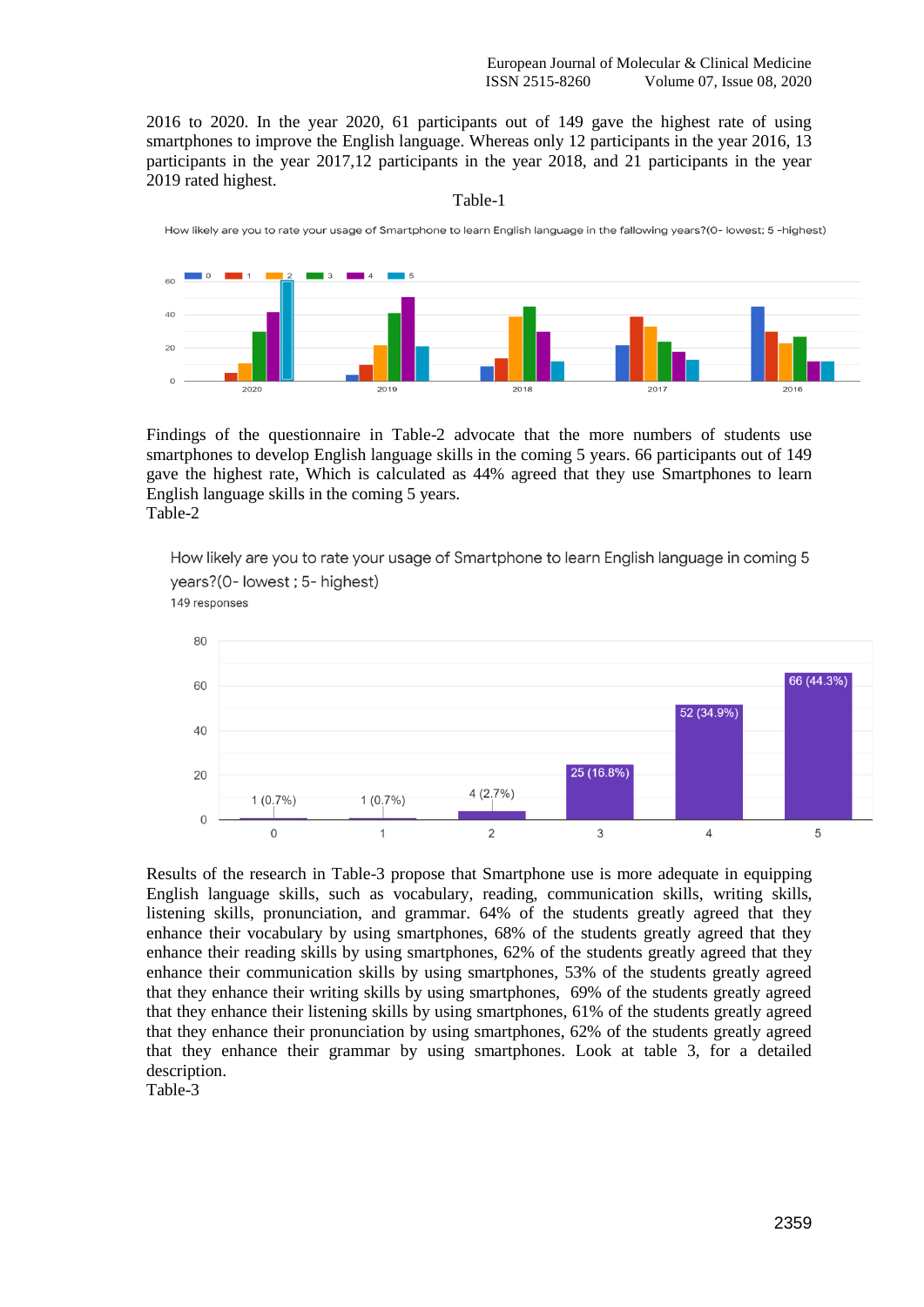Rank the following language skills that are enhanced after using smartphone?



#### **Discussions**

Based on the analysis of the data it is proven that the demand for the usage of smartphones to enhance English language skills is increasing every year among undergraduate students. The study revealed that 61% in the year 2020 and 66% in the years 2021to 2025 students are likely to use Smartphones to learn English language skills. Godwin-Jones, R. (2017) research findings also says that technological innovations and new features in the latest smartphones foresee to use these Smartphones as more powerful devices in the teaching-learning process.

In addition to that, analysis of the data showed that 64 percent of all participants use smartphones for vocabulary, 68 percent for Reading skills, 62 percent for communication skills, 53 percent for writing skills, 69 percent for listening skills, 61 percent for pronunciation and 62 percent for grammar. Thus, Analysis of the data attested that the majority of undergraduates are using smartphones to improve their vocabulary, reading skills, communication skills, writing skills, listening skills, pronunciation, and grammar. Research findings of Chiu et al. (2015) also supported that the students learn vocabulary, pronunciation, listening skills, grammar, reading skills, and spelling and improved tremendously by using smartphones.

#### **Recommendations**

Findings of the research in increasing demand in the usage of smartphones among undergraduates recommend the following:

1. Use Smartphones for language learning purpose

2. Smartphones usage helps to Improve vocabulary, reading skills, communication skills, writing skills, listening skills, pronunciation, grammar, etc.

3. Smartphone helps to accelerate personalized language learning

#### **Limitations**

The limitations of this research follows as:

1. only a very few numbers of students participated in the research

2. The study conducted only from at learner point of view, not from experts from language teaching-learning fields

3. Research used only the quantitative method and the qualitative approach might give a better understanding of the usage of Smartphones to acquire English language skills.

#### **4. Conclusions**

As the findings of the research suggest that the usage of smartphones enhanced English language skills due to many advantages. Students can avail themselves of many learning opportunities everywhere and anytime because of their portability and internet connectivity. Finally, it is considered that the usage of smartphones enhances English language skills, such as listening, reading, writing, grammar, vocabulary, pronunciation, communication, etc. And for the past 5 years, the usage of smartphones among undergraduates has helped in improving their English language skills tremendously and its influence would be more in the coming years.